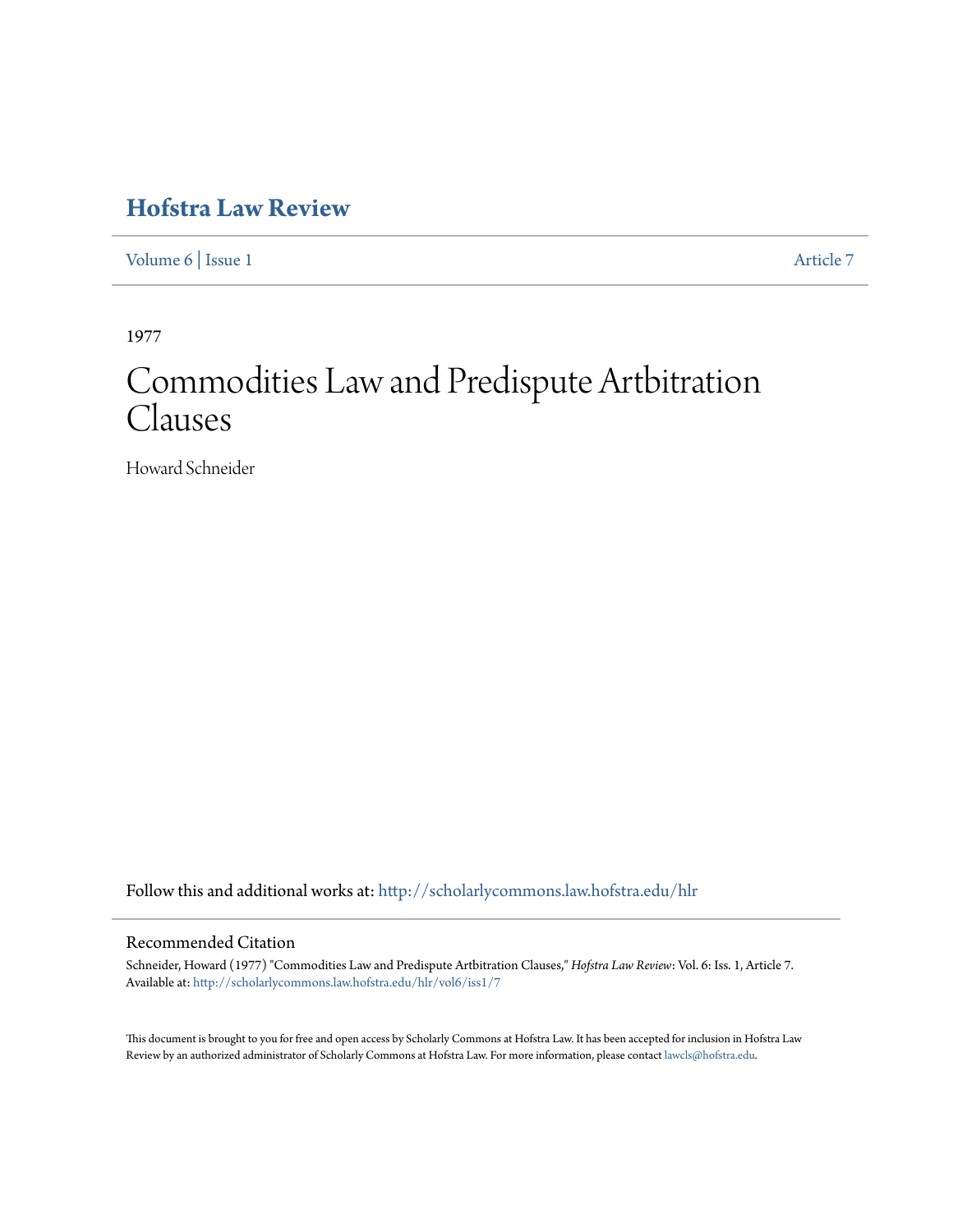### COMMODITIES LAW **AND PREDISPUTE** ARBITRATION **CLAUSES**

#### *Howard Schneider\**

The  $1974$  amendments<sup>1</sup> to the Commodity Exchange Act<sup>2</sup> (the Act) created the Commodity Futures Trading Commission (CFTC) and extensively revised an Act which, until then, dealt primarily with United States grown agricultural commodities<sup>3</sup> traded on contract markets. 4 The significant changes included expansion of the commodities regulated,<sup>5</sup> exclusive CFTC jurisdiction over such regulated commodities,<sup>6</sup> broad regulatory power for the CFTC,<sup>7</sup> and the creation of customer dispute resolution procedures. <sup>8</sup>

By granting the CFTC sweeping regulatory authority, Congress established an Agency with significant power. That power was designed to regulate an industry which had flourished in the years just prior to the 1974 amendments,<sup>9</sup> and which had come to

3. The commodities previously regulated, enumerated in the Act, included: wheat, cotton, rice, corn, oats, barley, rye, flaxseed, grain sorghums, mill feeds, butter, eggs, Irish potatoes, wool, wool tops, fats and oils, cottonseed meal, cottonseed, peanuts, soybeans, and soybean meal. *Id.* **§** 2 (1970) (amended 1974).

4. A contract market is defined as "a board of trade designated by the [CFTC] as a contract market under the Commodity Exchange Act." 17 C.F.R. **§** 1.3(h) (1977).

5. The Commodity Exchange Act (the Act) provides that, in addition to the enumerated commodities, *see* note 3 *supra,* "commodity" includes "all other goods and articles . . . and all services, rights, and interests in which contracts for future delivery are presently or in the future dealt in **.... "** 7 U.S.C. **§** 2 (Supp. V 1975).

6. 7 U.S.C. § 2 (Supp. V 1975).

7. *See, e.g., id. §* 6c(b) (commodity option regulatory authority); *id. §* 7a(12) (prior approval of contract market rules); *id. §* 12a(7) (power to alter contract market rules); *id. §* 12a(9) (emergency power); *id. §* 13a-1 (injunctive power).

8. *Id. §§* 7a(11), 18. *See* text accompanying notes 10-13 *infra.*

*9. See* 119 CONG. REC. 41,335 (1973), indicating a substantial increase in the number of contracts traded just prior to 1974, as compared to earlier years. Statistics cited in the course of congressional debates indicated:

This year, the volume of futures contracts was approximately 268 billion dollars on regulated commodities alone, and estimates before the Committee on Agriculture indicate that we can expect that volume will rise, in the near future, to over half a trillion dollars volume. This, of course, represents a

<sup>\*</sup> Member, District of Columbia and New York Bars. A.B., 1956; J.D., 1959, Cornell University. Mr. Schneider served as the first General Counsel to the Commodity Futures Trading Commission.

<sup>1.</sup> Commodity Futures Trading Commission Act of 1974, Pub. L. No. 93-463, 88 Stat. 1389 (codified at 7 U.S.C. §§ 2-22 (Supp. V 1975)).

<sup>2. 7</sup> U.S.C. §§ 1-22 (1970 & Supp. V 1975).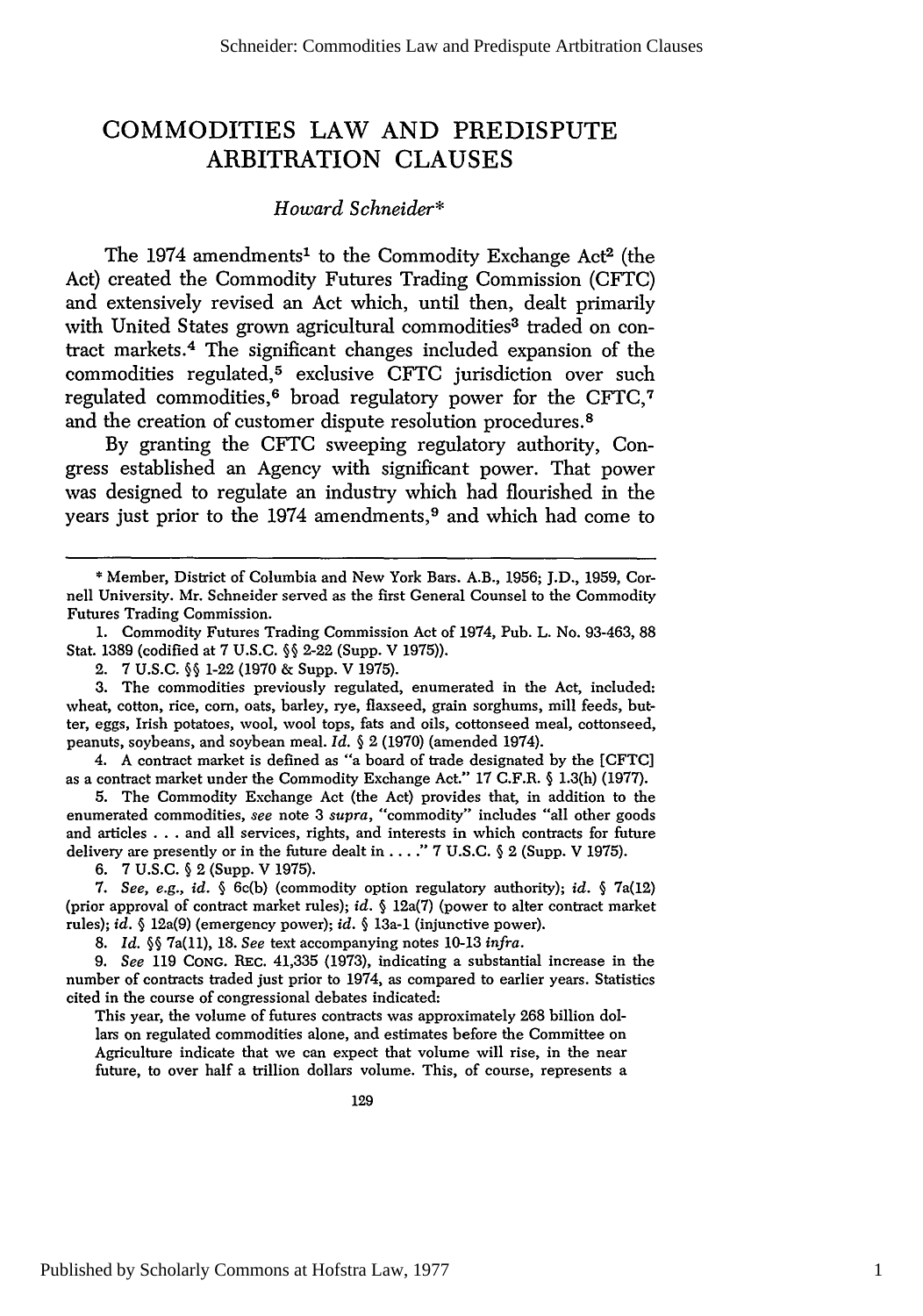expect greater public participation in the markets.

Public participation in commodities markets produced a normal number of controversies between the public participant-the customer-and the commodity professional. The manner in which these disputes were resolved, however, apparently created congressional concern which, in turn, translated itself into at least two statutory provisions for dispute resolution: section 5a(11), requiring contract markets to create a "fair and equitable procedure" for the settlement of customer claims and grievances,<sup>10</sup> and section 14, requiring the **CFTC** to establish "reparations" tribunals for the adjudication of customer complaints.<sup>11</sup> Both sections are customer-

substantial increase over these same transactions during the past several years.

*Id.* at 41,331 (remarks of Rep. Poage).

10. Commodity Exchange Act **§** 5a(11), 7 U.S.C. § 7a(11) (Supp. V 1975). This section requires contract markets to:

[p]rovide a fair and equitable procedure through arbitration or otherwise for the settlement of customers' claims and grievances against any member or employee thereof: *Provided,* That (i) the use of such procedure by a customer shall be voluntary, (ii) the procedure shall not be applicable to any claim in excess of \$15,000, (iii) the procedure shall not result in any compulsory payment except as agreed upon between the parties, and (iv) the term "customer" as used in this paragraph shall not include a futures commission merchant or a floor broker ....

*See also* 17 C.F.R. §§ 180.1-.6 (1977), promulgated to implement § 5a(11) of the Act, see 41 Fed. Reg. 27,520 (1976).

11. Commodity Exchange Act **§** 14, 7 U.S.C. **§ 18** (Supp. V 1975). This section provides in part:

(a) Petition

Any person complaining of any violation of any provision of this chapter or any rule, regulation, or order thereunder **by** any person registered under section **6d,** 6e, *6j,* or 6m of this title may, at any time within two years after the cause of action accrues, apply to the **[CFTC] by** petition, which shall briefly state the facts, whereupon, if, in the opinion of the [CFTC], the facts therein contained warrant such action, a copy of the complaint thus made shall be forwarded **by** the **[CFTC]** to the respondent, who shall be called upon to satisfy the complaint, or to answer it in writing, within a reasonable time to be prescribed **by** the [CFTC].

**(b)** Investigation and hearing.

If there appear to be, in the opinion of the [CFTC], any reasonable grounds for investigating any complaint made under this section, the **[CFTC]** shall investigate such complaint and may, if in its opinion the facts warrant such action, have said complaint served **by** registered mail or **by** certified mail or otherwise on the respondent and afford such person an opportunity for a hearing thereon before an Administrative Law Judge designated by the [CFTC] in any place in which the said person is engaged in business: *Provided,* That in complaints wherein the amount claimed as damages does not exceed the sum of \$2,500, a hearing need not be held and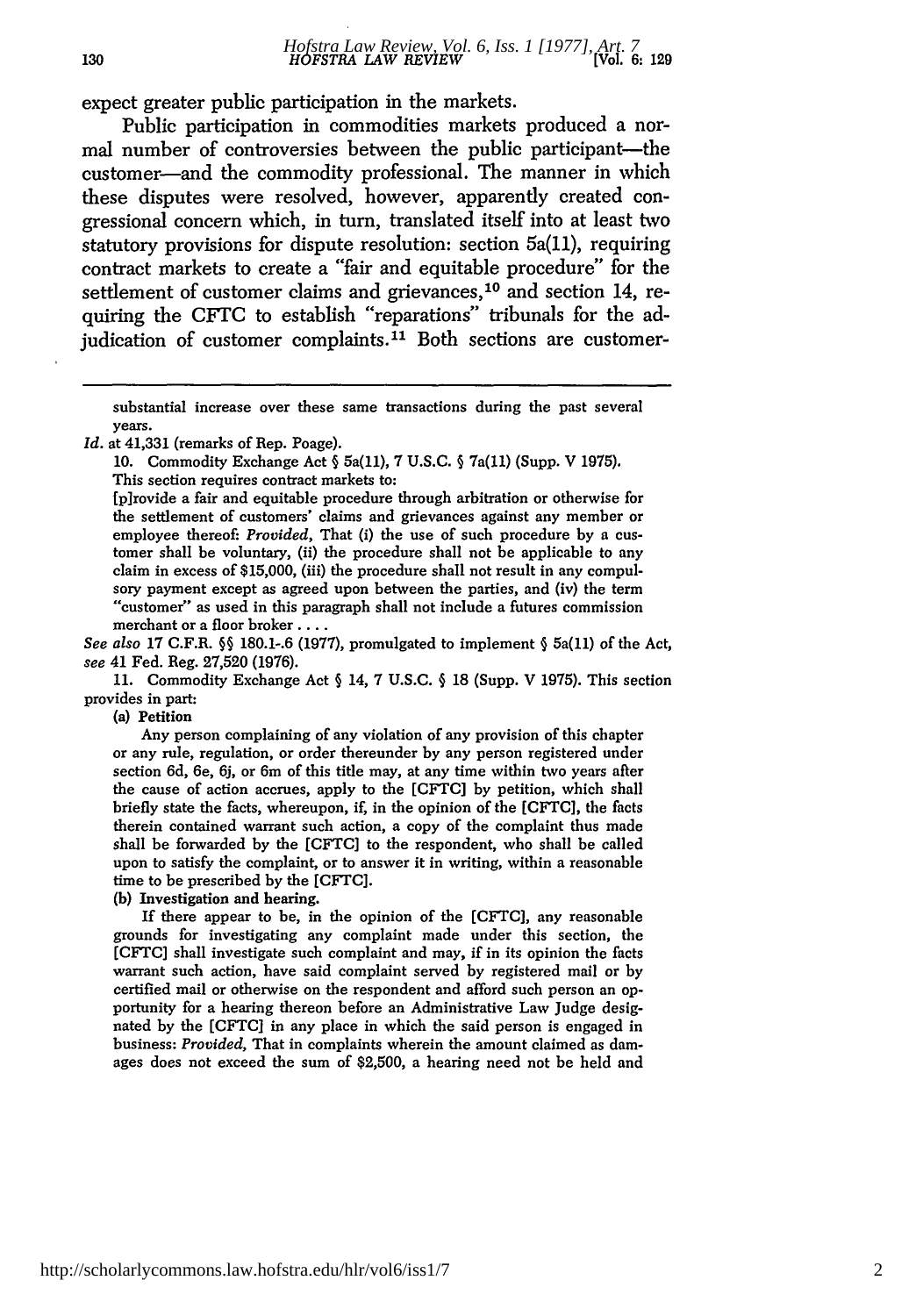oriented'2 and remedial in nature. <sup>13</sup>

**1977]**

This article outlines the manner in which predispute arbitration clauses became an issue of serious concern to the CFTC, analyzes the regulation promulgated to settle the issue, and discusses whether that regulation is likely to be upheld. Next, the article examines the cases which have confronted the issue and attempts to ascertain if it is possible to harmonize those decisions.

#### INDUSTRY PRACTICE

Public access to the nation's commodities markets is largely effected through firms called "futures commission merchants"<sup>14</sup> (FCMs); in securities terminology, broker-dealers. A commodity customer deals with an account executive employed by the FCM in much the same manner as a securities customer deals with a registered representative employed by his broker. The customer usually telephones the account executive, or is solicited by the account executive, and places an order for the purchase or sale of a futures contract. The account executive telephones the order to the exchange floor where a floor broker<sup>15</sup> executes the order for the

**13.** *See* H.R. **REP.** No. 975, 93d Cong., **2d** Sess. 22 (1974). Both § 5a(11), 7 U.S.C. § 7a(11) (Supp. V 1975), and § 14, 7 U.S.C. § 18 (Supp. V 1975), provide commodities customers with remedies unavailable prior to the 1974 amendments.

14. Futures commission merchants (FCMs) are defined as:

**17** C.F.R. § **1.3(p) (1977).**

proof in support of the complaint and in support of the respondent's answer may be supplied in the form of depositions or verified statements of fact.

*See also* 17 C.F.R. **§§** 12.1-.102 (1977), promulgated to implement § 14 of the Act. 12. E.g., 7 U.S.C. § 7a(11) (Supp. V **1975),** pertaining to customer claims and grievances against a member of a contract market and not vice versa; *id.* § 14, pertaining only to violations by a registered person, that is, a commodities trading professional, not by a registered person, against a customer.

<sup>(1)</sup> individuals, associations, partnerships, corporations, and trusts engaged in soliciting or in accepting orders for the purchase or sale of any commodity for future delivery on or subject to the rules of any contract market and that, in or in connection with such solicitation or acceptance of orders, accepts any money, securities, or property (or extends credit in lieu thereof) to margin, guarantee or secure any trades or contracts that result or may result therefrom and

<sup>(2)</sup> shall include any person required to register as a futures commission merchant under the Act by virtue of Part 32 of this chapter *[i.e.,* options dealers].

**<sup>15.</sup>** A floor broker is defined as "any person who, in or surrounding any pit, ring, post, or other place provided by a contract market for the meeting of persons similarly engaged, shall purchase or sell for any other person any commodity for future delivery on or subject to the rules of any contract market." *Id.* § 1.3(n).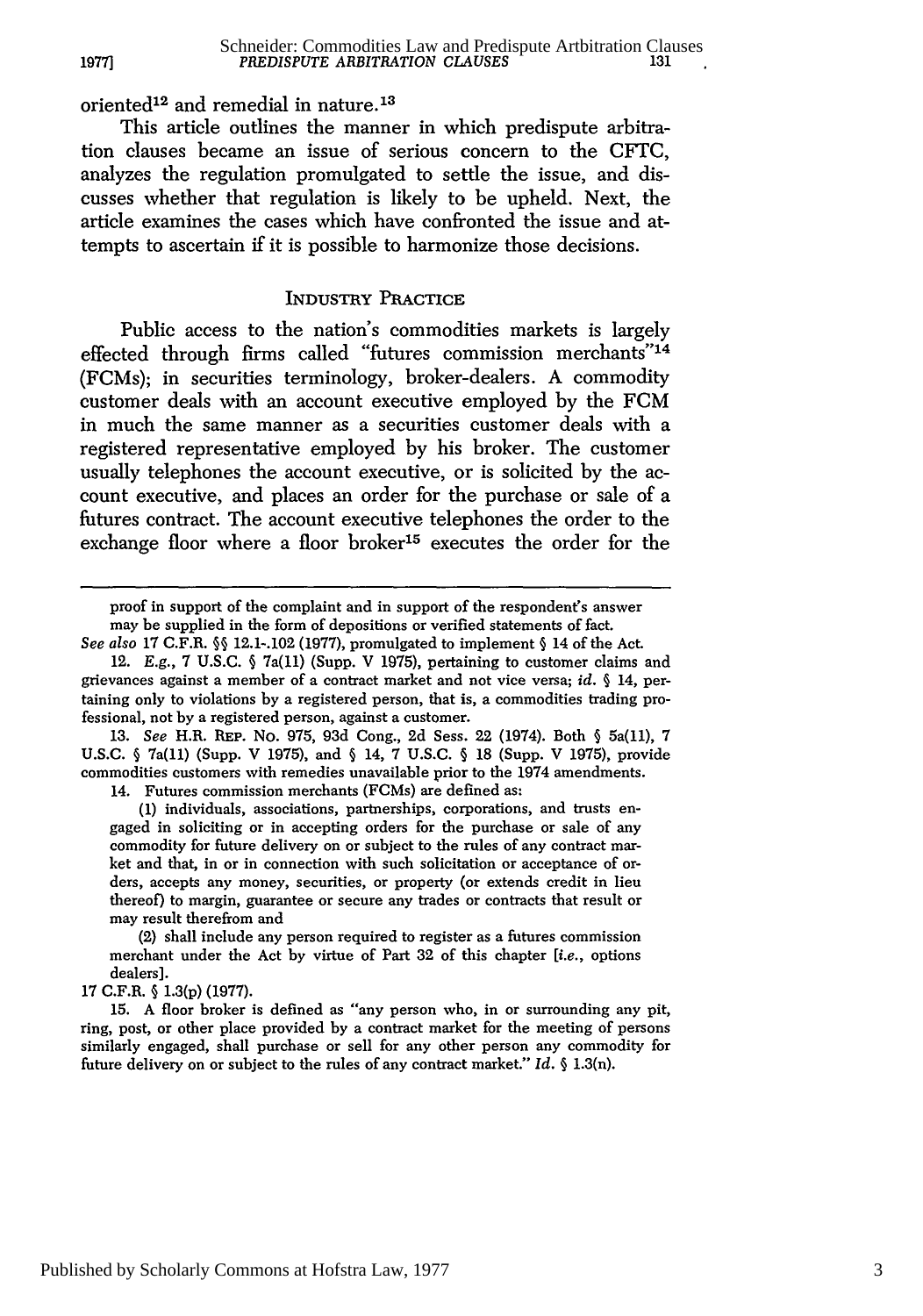FCM. The FCM is advised of the purchase or sale, and confirms the trade to the customer.

If the customer has not previously traded with the particular FCM, he will be asked to complete certain printed forms to open an account. The FCM forms generally require the customer to provide information about himself, including relevant financial data. These forms also establish a contractual relationship between the customer and the FCM. Matters of particular importance to the FCM, such as margin payments and, significantly for these purposes, dispute settlement procedures, are covered in the contract.

As a result of the cost and length of most civil litigation, FCMs found arbitration to be the most acceptable and economical resolution of the customer disputes which inevitably arose. Thus, as in the kindred securities industry, it soon became commodities industry practice to insist on the resolution of disputes by arbitration in one forum or another. 16 In their printed forms, FCMs required that anyone opening an account agree in advance to settle a dispute relating to the account by arbitration.<sup>17</sup> This has been called,<sup>18</sup> for lack of a better name, a predispute arbitration clause.<sup>19</sup> Nearly all FCMs followed this practice.

18. *See, e.g.,* Bache Halsey Stuart, Inc. v. French, 425 F. Supp. 1231 (D.D.C. 1977); 41 Fed. Reg. 42,942 (1976).

19. A typical predispute arbitration agreement utilized **by** FCMs, as described in Bache Halsey Stuart, Inc. v. French, 425 F. Supp. 1231, 1232 n.2 (D.D.C. 1977), states:

Any controversy arising out of or relating to my account, to transactions with or for me or to this agreement or the breach thereof, shall be settled **by** arbitration in accordance with the rules then obtaining of either the American Arbitration Association or the Board of Governors of the New York Stock Exchange as I may elect, except that any controversy arising out of or relating to transactions in commodities or contracts relating thereto, whether executed or to be executed within or outside of the United States shall be settled by arbitration in accordance with the rules then obtaining of the Exchange (if any) where the transaction took place, if within the United States, and provided such Exchange has arbitration facilities or under the rules of the American Arbitration Association as I may elect. If I do not make such an election **by** registered mail addressed to you at your main office within five days after demand **by** you that I make such an election, then you may make such election.

<sup>16.</sup> Some standard predispute arbitration clauses adopt the contract market as the arbitration forum, but many select the American Arbitration Association or the New York Stock Exchange.

<sup>17.</sup> *See generally* 41 Fed. Reg. 6120 (1976).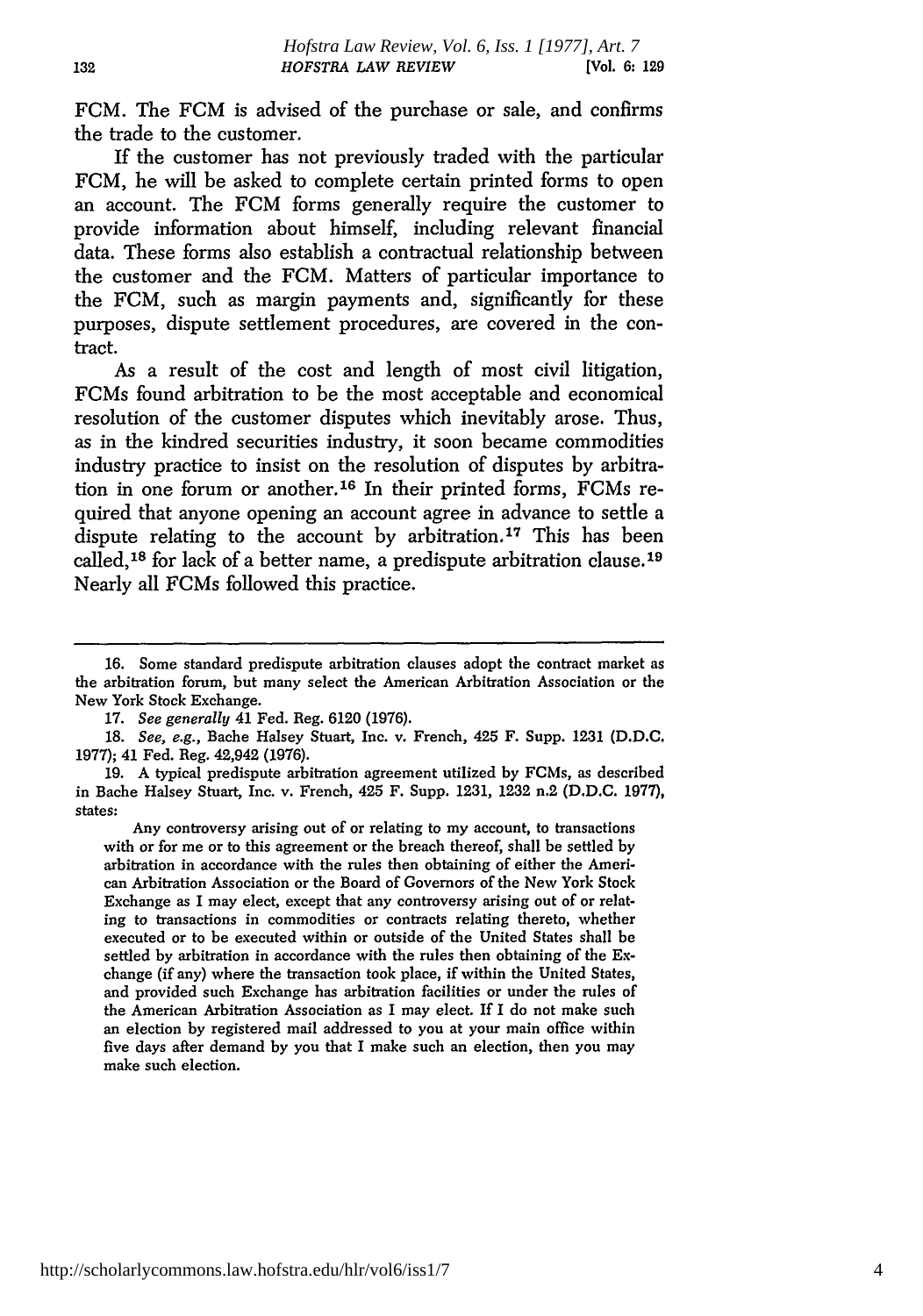#### THE ISSUE **IN CONTEXT** OF THE **ACT**

As a result of the 1974 amendments to the Act, a commodities customer has three forums for settlement of a controversy relating to his commodities trading activities: a civil action in state or federal court, a reparations proceeding before a CFTC administrative law judge, or an arbitration conducted under the auspices of the contract market or another body, such as the American Arbitration Association or the New York Stock Exchange.<sup>20</sup>

Generally, judicial procedures are formal, lengthy, and expensive; however, they provide extensive discovery mechanisms and appeal procedures. Reparation proceedings conducted by an expert administrative tribunal resolve disputes more quickly than judicial proceedings, and more formally than most arbitrations. Arbitrations are informal, inexpensive hearings which provide little pretrial discovery or posttrial appeal.

Notwithstanding the enactment of the 1974 amendments, as a result of the industry practice referred to above, if a commodities customer had signed a predispute arbitration clause, the FCM community felt that he had agreed to settle all issues between him and his FCM by arbitration in accordance with the procedures outlined in the FCM form contract. If that customer, however, sought reparations against the FCM under the new procedure provided in section 14, citing a violation of the Act as the basis of the controversy, he could be excluded from that congressionally mandated forum by the predispute arbitration clause. The customer, likewise, could be contractually barred from benefitting by section 5a(11), unless the parties had contractually agreed to the particular contract market arbitration forum.<sup>21</sup> Finally, if the customer sued in court, whether pursuant to a private right of action under the Act<sup>22</sup> or pursuant to a common law theory of damages, such a remedy might be unavailable because he had forfeited that right by agreeing to a predispute arbitration clause.

The CFTC believed that it had a congressional directive to deal with customer dispute resolution.23 The Commission was

*1977]*

<sup>20.</sup> *See* notes 10 & 11 *supra* and accompanying text. If there has been no prior agreement selecting the forum, the attorney for a commodities customer will, quite naturally, choose the forum most advantageous to his client.

<sup>21.</sup> *See* note 10 *supra* and accompanying text.

<sup>22.</sup> *See, e.g.,* Goodman v. H. Hentz & Co., 265 F. Supp. 440 (N.D. Ill. 1967).

<sup>23.</sup> *See* 41 Fed. Reg. 42,942, 42,944 (1976), in which the CFTC stated: "The legislative history of the Act indicates that Congress 'expected the Commission to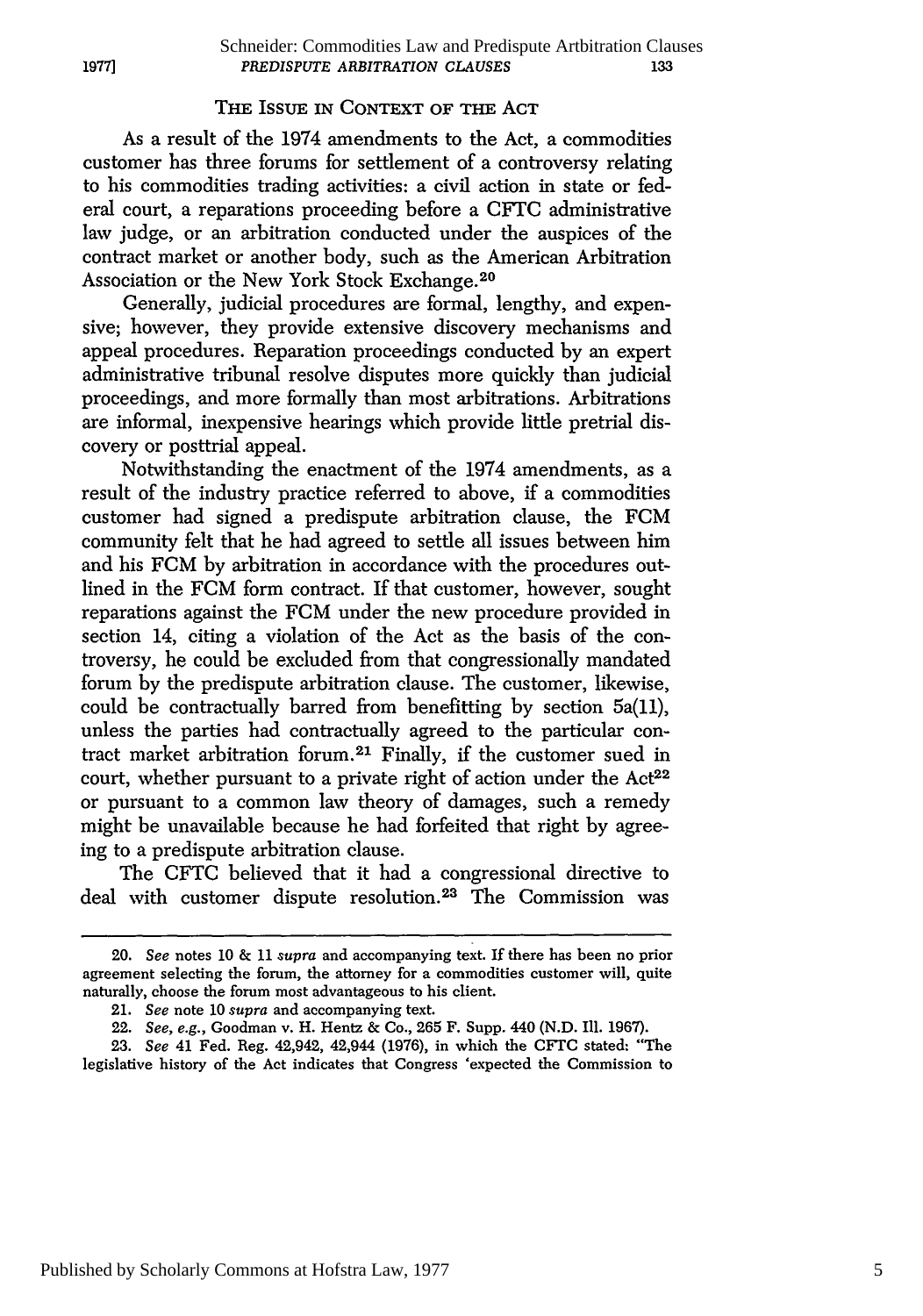faced, however, with the industry practice, the effect of which would have blocked access to reparations tribunals as provided in section 14 of the Act. To alleviate this roadblock, the **CFTC** exercised its general rulemaking power $24$  and promulgated a regulation which required FCMs to modify substantially the concept embodied in predispute arbitration clauses.

#### CFTC **REGULATION** 180.3

Regulation 180.325 addresses the issue of predispute arbitration clauses; it provides that no such clauses may be entered into with a commodities customer, effective on and after November 29, 1976, unless: (1) the customer is not required to sign the predispute arbitration clause as a condition of doing business with the commodities professional;26 (2) the customer separately endorses the clause if it is part of a broader agreement;<sup>27</sup> (3) the customer reserves his right to reparations, and, accordingly, maintains an unqualified right to demand reparations for forty-five days after the FCM has notified the customer that it intends to arbitrate the dispute;28 (4) the contract contains a statement of the customer's

The regulation prohibits an FCM from entering into "any agreement or understanding with a customer in which the customer agrees, prior to the time the claim or grievance arises, to submit such claim or grievance to any settlement procedure," *id.* § 180.3(b), except in compliance with the requirements of *id.* § 180.3(b)(1)-(5), see text accompanying notes 26-30 *infra.*

26. **17** C.F.R. § 180.3(b)(1) (1977) provides: "Signing the agreement must not be made a condition for the customer to utilize the services offered by the futures commission merchant, floor broker or associated person."

27. *Id.* § 180.3(b)(2) provides: "If the agreement is contained as a clause or clauses of a broader agreement, the customer must separately endorse the clause or clauses containing the cautionary language and other provisions specified in this section."

28. *Id.* § 180.3(b)(3) provides:

The agreement may not require the customer to waive the right to seek

publish regulations' 'to implement and coordinate' reparations and other dispute settlement procedures 'and their utilization and availability for resolution of disputes.'" (footnote omitted).

<sup>24. 7</sup> U.S.C. § 12(a)(5) (Supp. V 1975). *See* text accompanying note 33 infra.

<sup>25. 17</sup> C.F.R. § 180.3(a) (1977) provides:

<sup>(</sup>a) The use by customers of the dispute settlement procedures established by contract markets pursuant to the Act or this Part or of the arbitration or other dispute settlement procedures specified in an agreement under paragraph (b)(3) of this section shall be voluntary. The procedures so established shall prohibit any agreement or understanding pursuant to which customers of members of the contract market agree to submit claims or grievances for settlement under said procedures prior to the time when the claim or grievance arose, except in accordance with paragraph (b) of this section.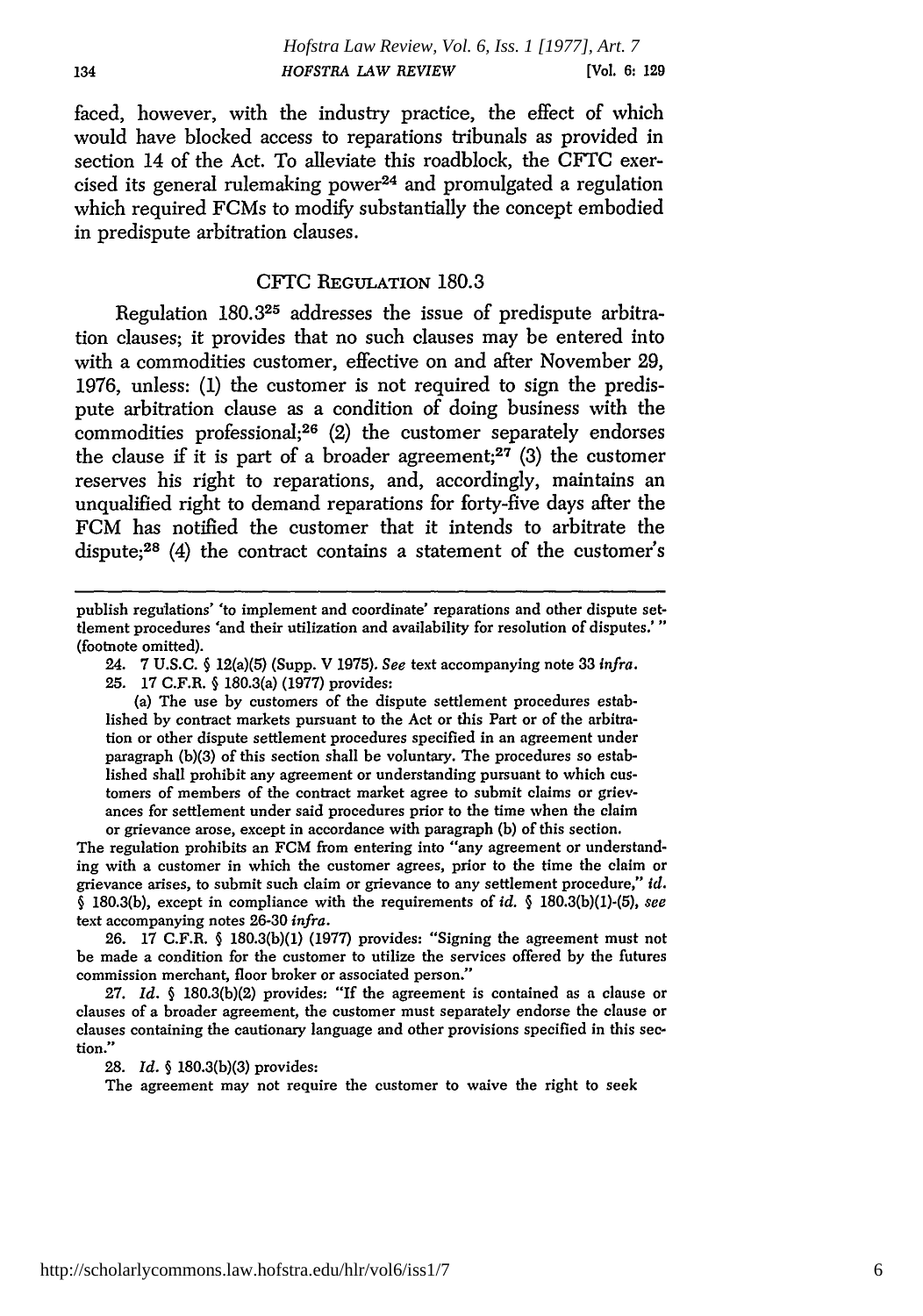$\overline{\mathbf{z}}$ 

rights printed in boldface type;29 and (5) if the forum for arbitration specified is other than a contract market under section 5a(11), the forum complies with minimum standards established by the **CFTC** in connection with contract market arbitration procedures. <sup>30</sup>

#### VALIDITY OF THE REGULATION

The regulation, as an interpretation of a statute by the Agency entrusted with its enforcement, is entitled to great weight.<sup>31</sup> The

reparations under section 14 of the Act and Part 12 of these regulations. Accordingly, the customer must be advised in writing that he or she may seek reparations under section 14 of the Act by an election made within 45 days after the futures commission merchant, floor broker or associated person notifies the customer that arbitration will be demanded under the agreement. This notice must be given at the time when the futures commission merchant, floor broker or associated person notifies the customer of an intention to arbitrate. The customer must also be advised that if he or she seeks reparations under section 14 of the Act and the Commission declines to institute reparation proceedings, the claim or grievance will be subject to the preexisting arbitration agreement and must also be advised that aspects of the claims or grievances that are not subject to the reparations procedure (i.e. do not constitute a violation of the Act or rules thereunder) may be required to be submitted to the arbitration or other dispute settlement procedure set forth in the preexisting arbitration agreement.

**29.** *Id.* **§** 180.3(b)(4) provides:

The customer agreement must contain cautionary language, printed in large boldface type, to the following effect:

WHILE THE COMMODITY FUTURES TRADING COMMISSION (CFTC) RECOGNIZES THE BENEFITS OF SETTLING DISPUTES BY ARBITRATION, IT REQUIRES THAT YOUR CONSENT TO SUCH AN AGREEMENT BE VOLUNTARY. YOU NEED NOT SIGN THIS AGREEMENT TO OPEN AN ACCOUNT WITH [name]. See 17 CFR 180.1-180.6.

BY SIGNING THIS AGREEMENT, YOU MAY BE WAIVING YOUR RIGHT TO SUE IN A COURT OF LAW, BUT YOU ARE NOT WAIVING YOUR RIGHT TO ELECT AT A LATER DATE TO PROCEED PUR-SUANT TO SECTION 14 OF THE COMMODITY EXCHANGE ACT TO SEEK DAMAGES SUSTAINED AS A RESULT OF A VIOLATION OF THE ACT. IN THE EVENT A DISPUTE ARISES YOU WILL BE NOTIFIED IF [name] INTENDS TO SUBMIT THE DISPUTE TO AR-BITRATION. IF YOU BELIEVE A VIOLATION OF THE COMMODITY EXCHANGE ACT **IS** INVOLVED AND IF YOU PREFER TO REQUEST A SECTION 14 "REPARATIONS" PROCEEDING BEFORE THE CFTC YOU WILL STILL HAVE 45 DAYS IN WHICH TO MAKE THAT ELEC-TION.

**30.** *Id.* **§ 180.3(b)(5)** provides: "If the agreement specifies a forum for settlement other than a procedure established pursuant to section 5a(11) of the Act or this Part, the procedures of such forum must comply with the requirements of **§** 180.5." The minimum standards established in **17** C.F.R. **§** 180.5 (1977) require these procedures to be "voluntary" and "fair and equitable," as provided in *id.* **§§** 180.2-.3.

**31.** *See, e.g.,* Power Reactor Dev. Co. v. International Union of Electrical,

*19771*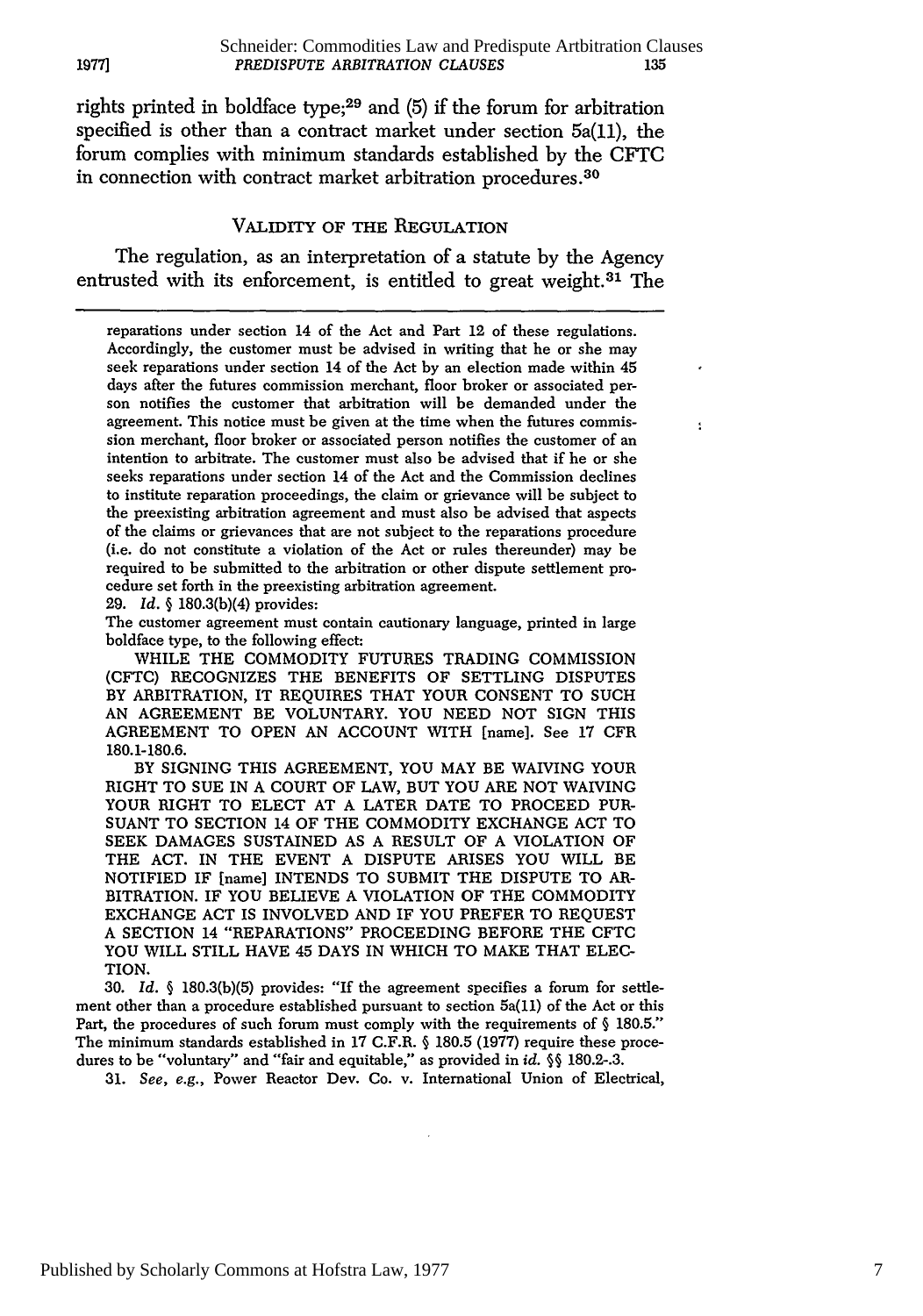industry practice confronting the CFTC and the mandate to establish an effective reparations procedure<sup>32</sup> required that the Agency promulgate a rule enabling commodities customers to use the reparation procedures established by Congress and implemented by the CFTC. Section 8a(5) confers authority on the CFTC "to make and promulgate such rules and regulations as, in the judgment of the [CFTC], are reasonably necessary to effectuate any of the provisions or to accomplish any of the purposes of [the Act]."<sup>33</sup> In light of the background stated above, there can be little question that the regulation is "reasonably necessary."

Most FCMs viewed regulation 180.3 as an unwarranted interference by the CFTC with the contractual agreement between the FCM and its customer.<sup>34</sup> Insubstantial arguments of unconstitutionality aside,<sup>35</sup> the main argument against regulation 180.3 was that, if left to the courts, predispute arbitration clauses in commodities customer contracts would not be invalidated for two significant reasons: First, legislative<sup>36</sup> and judicial<sup>37</sup> policies favor arbitration; second, there is a lack of an express statutory provision in the Act comparable to that in the Securities Act of 1933,38 precluding the waiver of statutory rights. The Securities Act nonwaiver provision was a basis of the Supreme Court decision in *Wilko v. Swan<sup>39</sup>*which struck down a similar predispute arbitration clause

- 32. *See* text accompanying note 23 *supra.*
- 33. Commodity Exchange Act **§** 8a(5), 7 U.S.C. **§** 12a(5) (Supp. V 1975).
- 34. *See* 41 Fed. Beg. 42,942, 42,944 (1976).

35. FCMs argued that the regulation unconstitutionally impaired the obligation of contracts, *see* U.S. **CONST.** art I, § 10, constituted an ex post facto law, *see id.,* and violated the due process clause of the fifth amendment, *see id.* amend. V. However, the impairment of contracts provision of the Constitution limits the states, not the federal government; the ex post facto prohibition relates to criminal law; it is an established constitutional principle that private contracts can be amended **by** governmental action where the regulation is reasonably necessary to effect a statutory purpose, *see generally* Home Bldg. & Loan Ass'n v. Blaisdell, 290 U.S. 398 (1934); O'Gorman & Young, Inc. v. Hartford Fire Ins. Co., 282 U.S. 251 (1931).

36. *See* Federal Arbitration Act, 9 U.S.C. **§§** 1-208 (1970).

37. *See* Scherk v. Alberto-Culver Co., 417 U.S. 506 (1974). *See generally* Address **by** Chief Justice Burger, National Conference on the Causes of Popular Dissatisfaction with the Administration of Justice (Apr. 7, 1976).

38. 15 U.S.C. § 77n (1970). This section provides: "Any condition, stipulation, or provision binding any person acquiring any security to waive compliance with any provision of this subchapter or of the rules and regulations of the [Securities and Exchange] Commission shall be void."

39. 346 U.S. 427 (1953).

Radio and Mach. Workers, 367 U.S. 396, 408 (1961) (citing Norwegian Nitrogen Prods. Co. v. United States, 288 U.S. 294, 315 (1933)).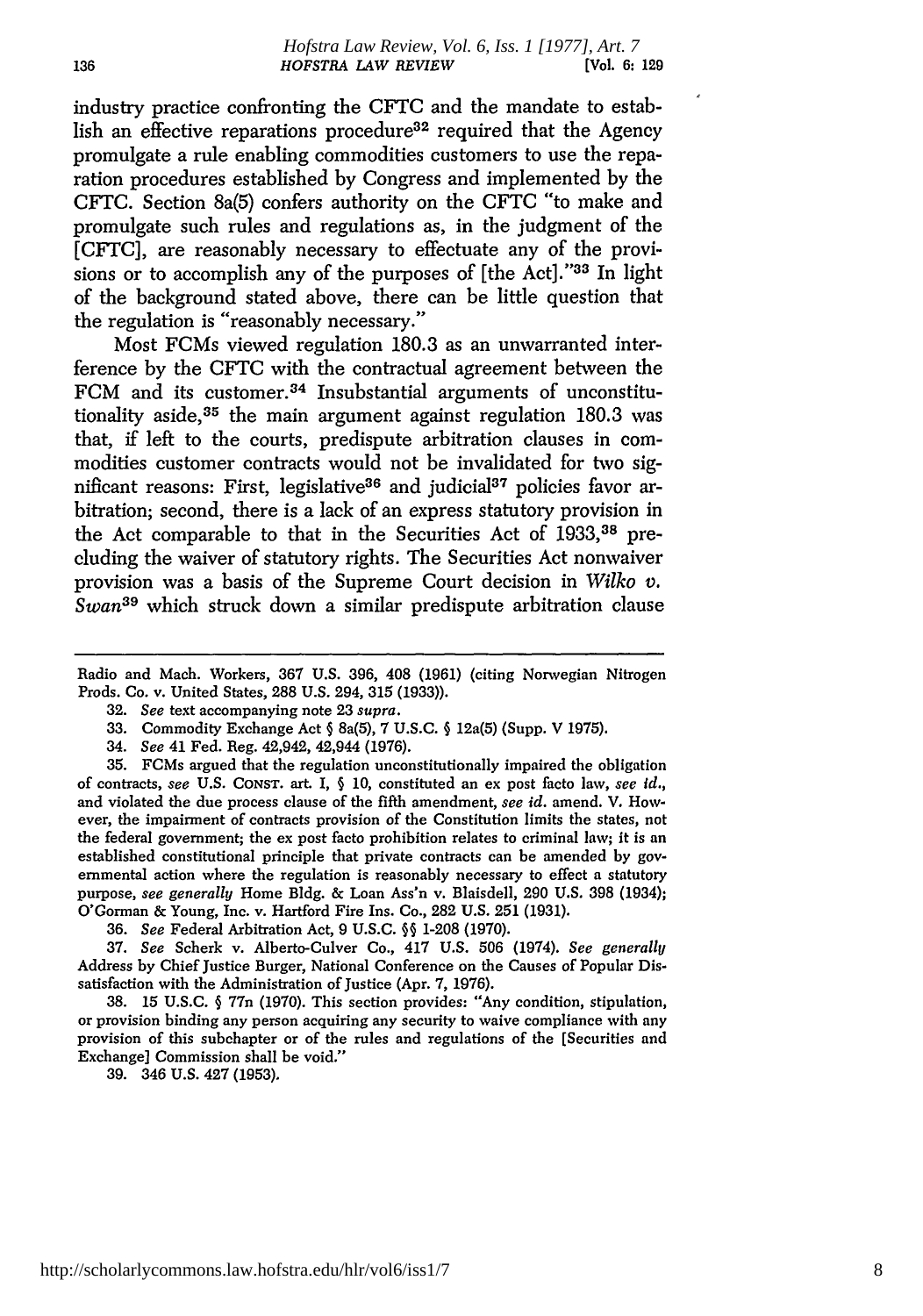used in the securities industry.<sup>40</sup>

**19771**

The **CFTC** opposed the position taken by the FCMs. The **CFTC** contended that, despite the legislative and judicial policies favoring arbitration, predispute arbitration clauses should not be permitted to frustrate the remedial provisions of the Act.41 The Agency reasoned that predispute arbitration clauses were so pervasive that they would have the effect of precluding customers from benefiting by the 1974 amendments, particularly those relating to reparations. Thus, the Agency argued, courts would be bound to give effect to the remedial provisions contained in the Act; even the conflicting provisions in the Federal Arbitration Act favoring arbitration should not preclude judicial application of the remedial provisions of the 1974 amendments.

The courts which have considered whether predispute arbitration clauses can be used to prevent a reparations proceeding have thus far agreed with the CFTC. In *Shearson Hayden Stone Inc. v. Miles42* and *Bache Halsey Stuart, Inc. v. French,43* FCMs sought to stay reparation proceedings instituted by commodities customers who had alleged violations of the Act by the FCMs.<sup>44</sup> In each case, the FCM moved to compel arbitration under predispute arbitration clauses. 45 Both courts denied the motions on the grounds that courts should not stay administrative proceedings absent a showing of irreparable harm; initiating a reparations proceeding was held

<sup>40.</sup> The Court in Wilko v. Swan, *id.,* stated:

Two policies, not easily reconcilable, are involved in this case. Congress has afforded participants in transactions subject to its legislative power an opportunity generally to secure prompt, economical and adequate solution of controversies through arbitration if the parties are willing to accept less certainty of legally correct adjustment. On the other hand, it has enacted the Securities Act to protect the rights of investors *and has forbidden a waiver* of any of those rights. Recognizing the advantages that prior agreements for arbitration may provide for the solution of commercial controversies, we decide that the intention of Congress concerning the sale of securities is better carried out by holding invalid such an agreement for arbitration of issues arising under the Act.

Id. at 438 (emphasis added) (footnote omitted).

<sup>41. 41</sup> Fed. Reg. 42,942, 42,944-45 (1976).

<sup>42. [1975-1977</sup> Transfer Binder] COMM. FUT. L. REP. (CCH) [ 20,223 (N.Y. Sup. Ct. 1976).

<sup>43. 425</sup> F. Supp. 1231 (D.D.C. 1977).

<sup>44.</sup> *Id.* at 1232-33; Shearson Hayden Stone Inc. v. Miles, [1975-1977 Transfer Binder] COMM. FUT. L. REP. (CCH) \[ 20,223, at 21,203 (N.Y. Sup. Ct. 1976).

<sup>45.</sup> Bache Halsey Stuart, Inc. v. French, 425 F. Supp. at 1232-33; Shearson Hayden Stone Inc. v. Miles, [1975-1977 Transfer Binder] COMM. FuT. L. REP. (CCH) 20,223, at 21,203 (N.Y. Sup. Ct. 1976).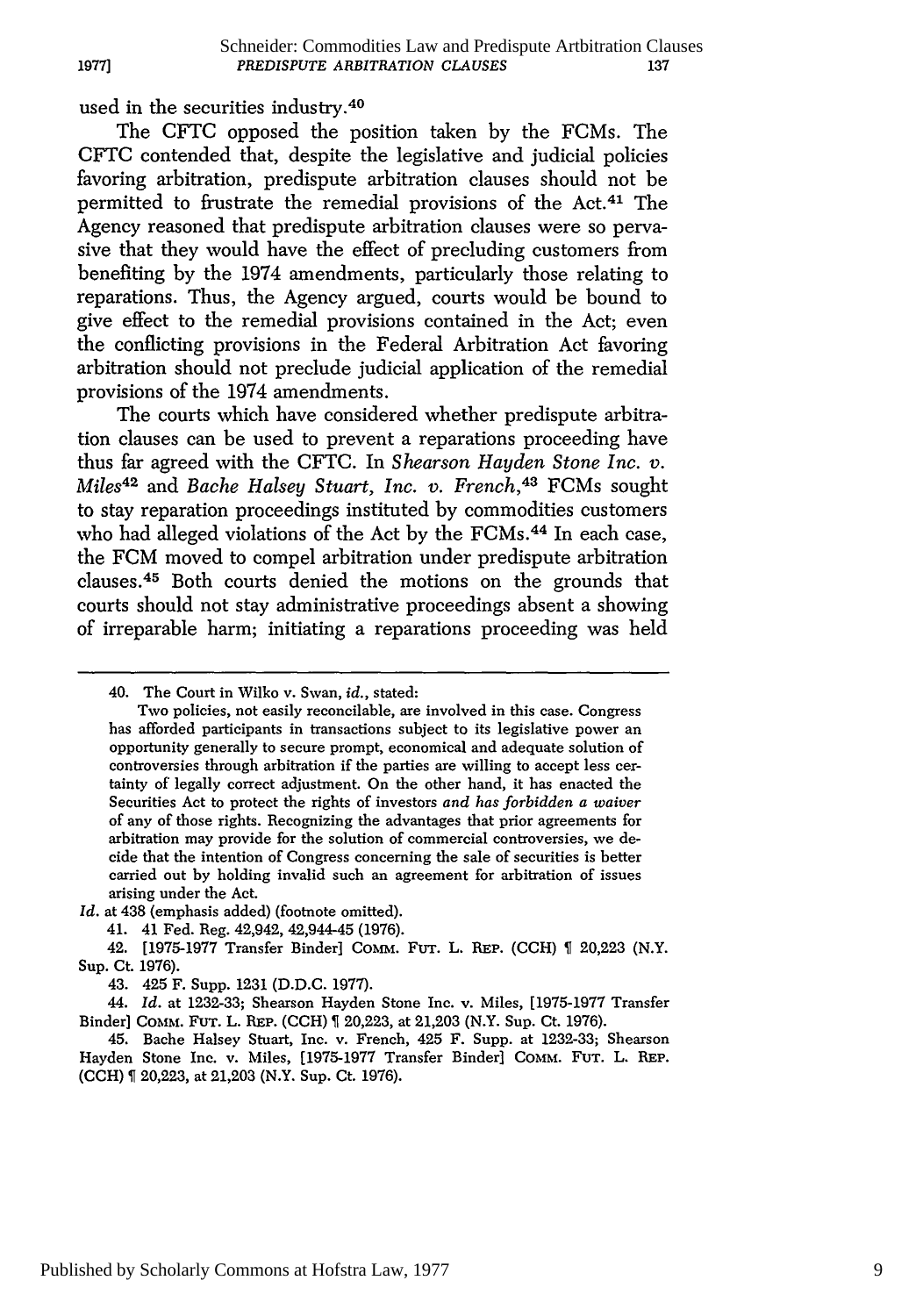not to be irreparable harm. 46 The essential holding of the cases is that, since the Federal Arbitration Act contains no provision permitting a judicial stay of an administrative action,<sup>47</sup> the customer's right to reparations could not be supplanted by a predispute arbitration clause.

The FCMs' second contention was that the Act did not specifically prohibit a waiver of statutory rights in a manner comparable to the Securities Act provision cited in *Wilko v. Swan. <sup>48</sup>*The CFTC contended that *Wilko* and its progeny were grounded more in the remedial, nonwaivable nature of the rights afforded securities customers under the Securities Act than on any express statutory provision. The CFTC reasoned that because of the remedial provisions of the Act, a court would likely hold that these rights could not be waived by a commodities customer even without an express statutory provision. Moreover, the CFTC believed that industry practice created a situation in which there was lack of an informed consent by the customer to waiver of his remedial rights. 49 Thus far, no court has addressed the issue of informed consent in this context.50 Nevertheless, in light of the industrywide practice requiring predispute arbitration clauses, the in-

49. The CFTC stated in the notice accompanying promulgation of regulation 180.3:

The Commission is convinced that, as a legal matter, courts would strike down pre-dispute arbitration agreements currently in effect in the commodities business since such clauses have the effect of negating the remedial provisions of sections 5a(Il) and 14 of the Act and are signed in an atmosphere which imports a lack of informed consent on the part of certain unsophisticated customers under circumstances which may well be viewed by courts as the imposition of a contract of adhesion to the detriment of such customers.

<sup>46.</sup> Bache Halsey Stuart, Inc. v. French, 425 F. Supp. at 1234-35; Shearson Hayden Stone Inc. v. Miles, [1975-1977 Transfer Binder] CoMM. **FUT.** L. REP. (CCH) 20,223, at 21,209 (N.Y. Sup. Ct. 1976).

<sup>47.</sup> Basically, this reasoning upholds the concept of requiring an exhaustion of administrative remedies before resort to the courts may be obtained. This theory of exhaustion of administrative remedies is explained in Renegotiation Bd. v. Bannercraft Clothing Co., 415 U.S. 1, 20-25 (1974); Myers v. Bethlehem Shipbuilding Corp., **303** U.S. 41, 50-51 (1938).

<sup>48. 346</sup> U.S. 427 (1953). *See* text accompanying notes 38-40 *supra.*

<sup>41</sup> Fed. Reg. 42,942, 42,944 **(1976).** The **CFTC** further stated: "Certain commodity customers who are unsophisticated are compelled to sign such agreements under conditions which suggest a lack of informed consent and the imposition of a contract of adhesion on them to their detriment." *Id.* at 42,945 (footnote omitted).

**<sup>50.</sup>** *But see* Tamari v. Bache & Co., COMM. **FUT.** L. REP. **(CCH)** 20,505, at 22,092-94 (7th Cir. Oct. 19, 1977) (Swygert, J., dissenting).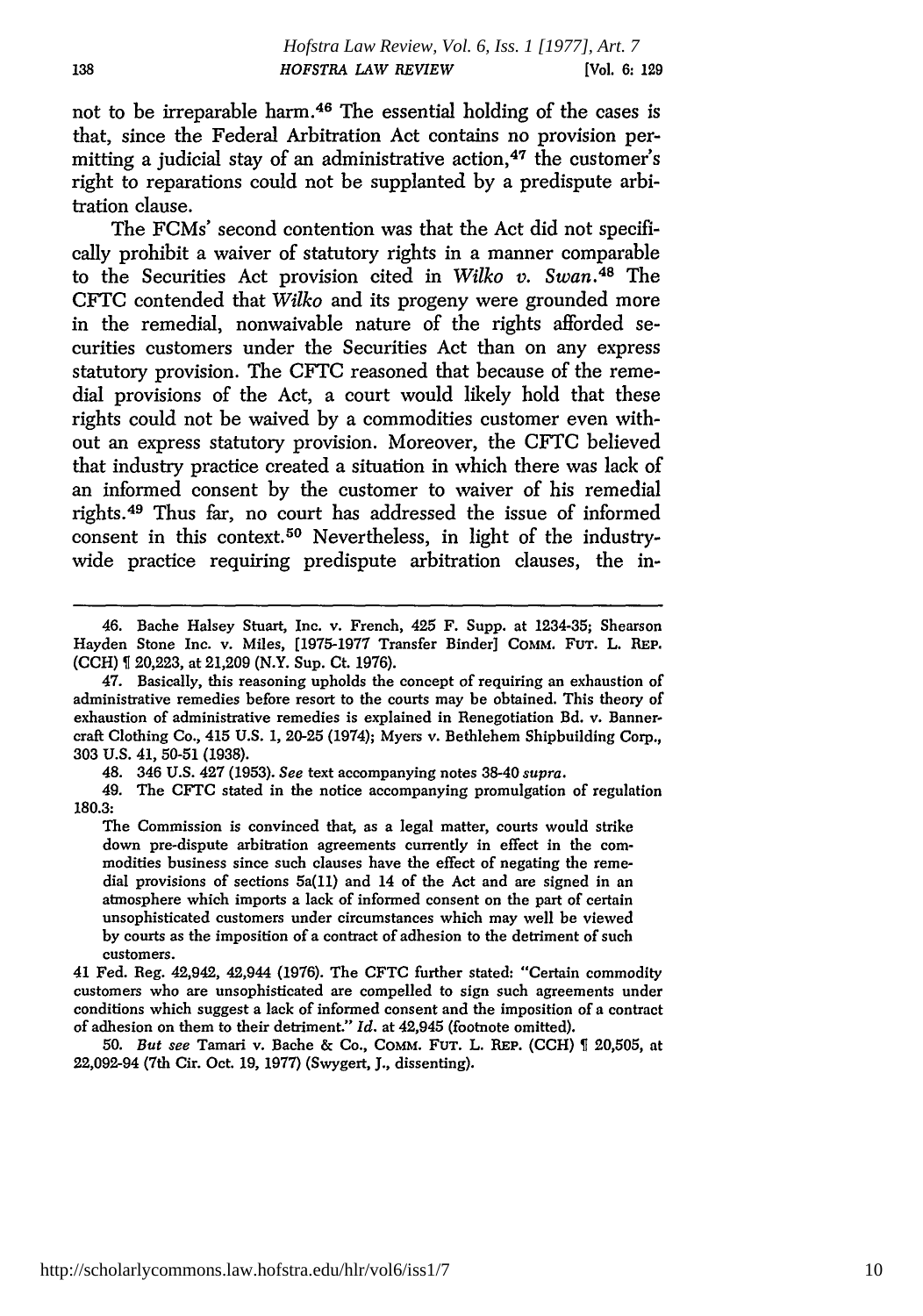formed consent argument would be fertile grounds for customerinitiated litigation.

Several cases, however, have considered the argument in *Wilko* which emphasized the remedial nature of the Securities Act despite the lack of an express statutory provision relating to nonwaiver, and have split on its efficacy. In *Milani v. ContiCommodity Services, Inc.,51* a commodities customer brought suit in federal court alleging violations of the Act. The FCM moved to enforce a predispute arbitration clause. The court held, similarly to the *Wilko* theory advocated by the CFTC, that the Act's policy of protecting investors overrode the predispute arbitration clause. 52 In addition, *French*,<sup>53</sup> and to a lesser extent, *Miles*,<sup>54</sup> support the CFTC *Wilko* theory as grounds for denying the FCM motion to compel arbitration.

However, at least two recent cases which considered the **CFTC** *Wilko* theory rejected it and upheld the predispute arbitration clause. In *Ames v. Merrill Lynch, Pierce, Fenner & Smith, Inc., <sup>55</sup>*a customer sued in the Southern District of New York, alleging that his FCM had violated the Act. The FCM moved to stay the court proceeding and to compel arbitration under a predispute arbitration clause. The court held that the commodities field lacks special circumstances, as contrasted with the antitrust<sup>56</sup> or civil rights57 fields, which would justify abandonment of the policy favoring arbitration. 58 The court stressed that Congress sanctioned arbitration as one method of acceptable commodities dispute resolution in section 5a(11).<sup>59</sup> Furthermore, the court stated that the

59. *Id.* at 21,534-35.

<sup>51. [1975-1977</sup> Transfer Binder] COMM. FUT. L. REP. (CCH) 20,227 (N.D. Cal. 1976).

<sup>52.</sup> *Id.* at 21,225. *See also* Tamari v. Bache & Co., COMM. FuT. L. REP. (CCH) 20,505, at 22,092-94 (7th Cir. Oct. 19, 1977) (Swygert, J., dissenting).

<sup>53.</sup> Bache Halsey Stuart, Inc. v. French, 425 F. Supp. 1231 (D.D.C. 1977).

<sup>54.</sup> Shearson Hayden Stone Inc. v. Miles, [1975-1977 Transfer Binder] COMM. FUT. L. REP. (CCH) 20,223 (N.Y. Sup. Ct. 1976).

**<sup>55.</sup>** [1975-1977 Transfer Binder] **CoMM.** FUT. L. REP. (CCH) 20,283 (S.D.N.Y. Mar. 21, 1977), *appeal docketed,* No. 77-7192 (2d Cir. Apr. 27, 1977).

<sup>56.</sup> *See* Power Replacements, Inc. v. Air Preheater Co., 426 F.2d 980 (9th Cir. 1970); American Safety Equip. Corp. v. J.P. Maguire & Co., 391 F.2d 821 (2d Cir. 1968).

<sup>57.</sup> *See* Alexander v. Gardner-Denver Co., 415 U.S. 36 (1974).

<sup>58.</sup> Ames v. Merrill Lynch, Pierce, Fenner & Smith, Inc., [1975-1977 Transfer Binder] COMM. FUT. L. REP. (CCH) \[ 20,283, at 21,538-39 (S.D.N.Y. Mar. 21, 1977), *appeal docketed,* No. 77-7192 (2d Cir. Apr. 27, 1977).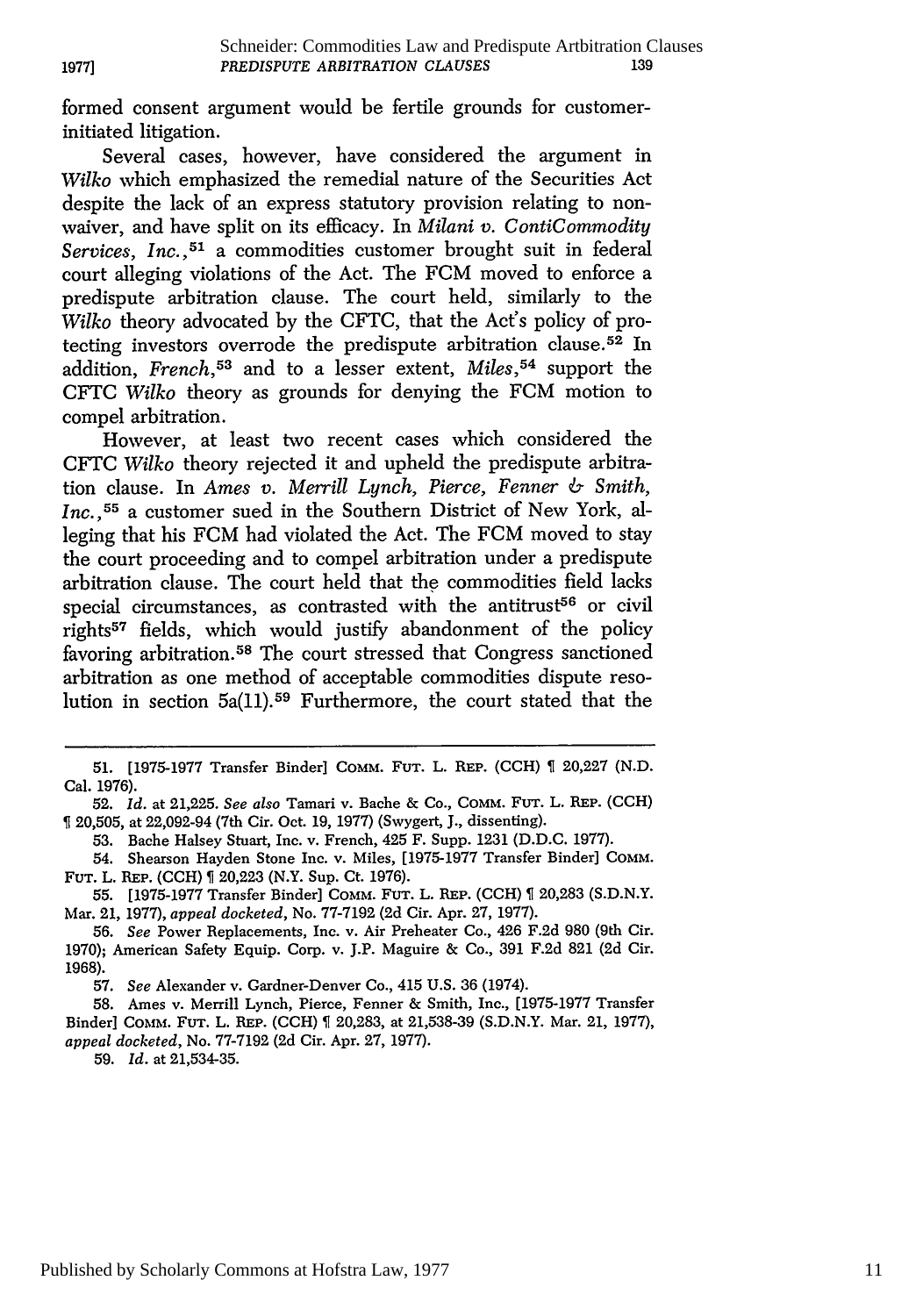Securities Act of 1933 is distinguishable<sup>60</sup> in that it grants exclusive jurisdiction to the federal district courts,  $61$  contains a nonwaiver section,  $62$  and provides a private right of action for civil liability; $63$ these distinctions, the court reasoned, render the reasoning of *Wilko* inapplicable to the commodities area. Similarly, the Seventh Circuit, in a recent split decision, *Tamari v. Bache & Co.,64* held that the court would not legislate a nonwaiver provision, similar to that in the Securities Act of 1933, into the Act. 65 The dissent in *Tamari,* however, is in accord with *Milani* and the CFTC *Wilko* theory. <sup>66</sup>

Both *Ames* and *Arkoosh v. Dean Witter & Co., Inc., <sup>6</sup> <sup>7</sup>*which upheld a predispute arbitration clause, refused to apply regulation 180.3. The *Ames* court would not apply the regulation retroactively, stating:

Because I believe that retrospective application of **§** 180.3 would serve to prejudice heretofore valid agreements entered into in the basis of existing legal authority, I decline to apply § 180.3 retroactively, which would perforce require this Court to deny the benefits of the arbitration provision set forth in the Customer's Agreement, based on language not in existence when the contract was made.<sup>68</sup>

The *Arkoosh* court reasoned that at the time of its decision regulation 180.3 was inapplicable because it was merely proposed, not final. <sup>69</sup>

#### **SYNTHESIS** OF THE **DECIDED CASES**

Regulation **180.3** is valid as to disputes which arose after its effective date of November 29, 1976. *French, Arkoosh,* and *Ames* imply such validity in that they cite the regulation with seeming

**67.** 415 F. Supp. **535 (D.** Neb. **1976).**

**68.** Ames v. Merrill Lynch, Pierce, Fenner & Smith, Inc., **[1975-1977** Transfer Binder] **COMM. FUT.** L. REP. **(CCH) 20,283,** at **21,537 (S.D.N.Y.** Mar. 21, **1977),** *appeal docketed,* No. **77-7192 (2d** Cir. Apr. **27, 1977).**

**69.** Arkoosh v. Dean Witter & Co., Inc., 415 F. Supp. **535,** 541 **(D.** Neb. **1976).**

140

<sup>60.</sup> *Id.* at 21,539-40.

<sup>61. 15</sup> U.S.C. **§** 77i (1970).

<sup>62.</sup> *Id. §* 77n.

<sup>63.</sup> *Id.* § **771.**

<sup>64.</sup> COMM. **FUT.** L. **REP.** (CCH) 20,505 (7th Cir. Oct. 19, 1977).

<sup>65.</sup> *Id.* at 22,088-89. *Accord,* Romnes v. Bache & Co., Inc., [1977] SEc. REG. & L. REP. (BNA) A-9 (W.D. Wis. Nov. 10, 1977).

**<sup>66.</sup>** Tamari v. Bache & Co., **COMM. FUT.** *L.* **REP. (CCH) 20,505,** at 22,092 (7th Cir. Oct. **19, 1977)** (Swygert, **J.,** dissenting).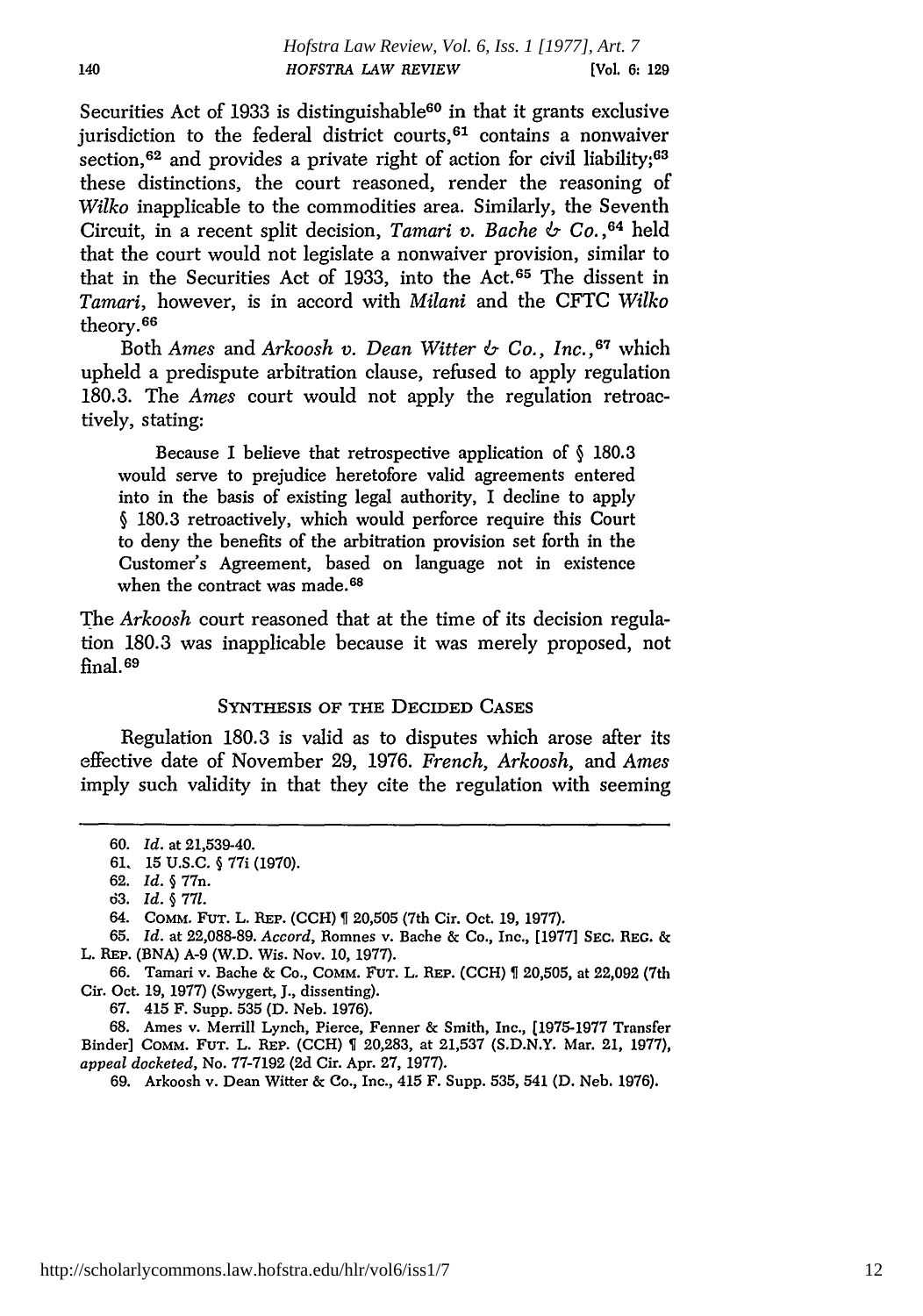approval; but even without these cases, there would be a strong presumption of validity in light of the CFTC's rulemaking power and its sound explanations of the necessity for the regulation.<sup>70</sup> However, strict adherence to the *Ames* reasoning with respect to denial of retroactive application could negate the regulation's broad impact. If *Ames* is carried to its logical conclusion, all predispute arbitration agreements entered into before the effective date of regulation 180.3 would remain in effect; only those customer agreements entered into after the effective date of the regulation would have to adhere to the requirements of regulation 180.3.71 The anomalous result would be to make the remedial provisions of section 14 available to some commodities customers while denying them to others. In any event, *Ames* is being appealed. 72 The CFTC filed an *amicus curiae* brief supporting the plaintiff's contention, at least on the narrow ground that the regulation applies to contract clauses already in existence. <sup>73</sup>

*Miles, French, and Hornblower & Weeks-Hemphill Noyes, Inc. v. Csaky<sup>74</sup>*indicate that, even where the dispute predates the effective date of the regulation, if a commodities customer seeks to institute a reparations proceedings under the Act, he will not be forced to arbitrate under a predispute arbitration clause. <sup>75</sup>*Arkoosh* is distinguishable from these cases; in *Arkoosh* no violation of the Act was claimed and therefore, reparations was not an available remedy. Thus, no real issue, such as the remedial nature of the Act for the benefit of commodities customers, was posed.

[The **CFTC** has] carefully considered the alternative to invalidating predispute arbitration agreements . . . [to limit regulation 180.3 to agreements entered into after its effective date]. However, [the CFTC] blieves *[sic]* that customers who have already signed arbitration agreements may need the protection afforded by proposed  $\S$  180.3(b) as much as customers who may enter arbitration agreements in the future, and is not persuaded that the convenience of futures commission merchants and other registrants is a sufficient reason to discriminate between customers on the basis of when they signed arbitration agreements.

74. 427 F. Supp. 814 (S.D.N.Y. 1977).

75. *See id.;* Bache Halsey Stuart, Inc. v. French, 425 F. Supp. **1231** (D.D.C. 1977); Shearson Hayden Stone Inc. v. Miles, [1975-1977 Transfer Binder] CoMM. FUT. L. REP. (CCH)  $\parallel$  20,223 (N.Y. Sup. Ct. 1976).

<sup>70.</sup> *See* text accompanying notes **31-33** supra.

<sup>71.</sup> *See* 17 C.F.R. **§** 180.3 (1977).

<sup>72.</sup> *See* Ames v. Merrill Lynch, Pierce, Fenner & Smith, Inc., [1975-1977 Transfer Binder] COMM. FUT. L. REP. (CCH) 1 20,283 (S.D.N.Y. Mar. 21, 1977), ap*peal docketed,* No. 77-7192 (2d Cir. Apr. 27, 1977).

<sup>73.</sup> The CFTC position conforms to that stated in 41 Fed. Reg. 42,942, 42,944 n.18 (1976):